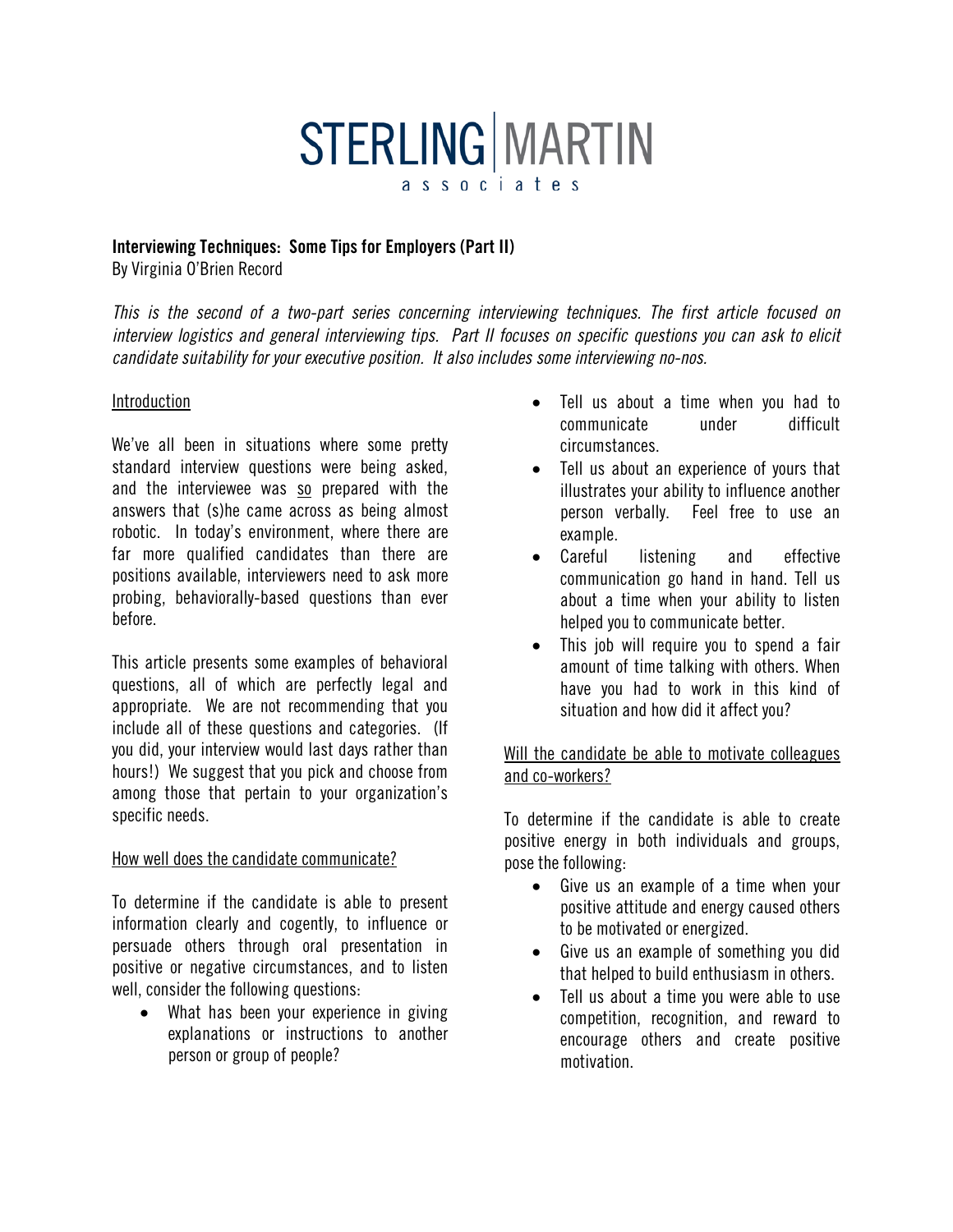How well will the candidate interact with colleagues and co-workers?

To determine if the candidate will be an effective communicator and work well with others, probe the following:

- Describe a time when you were able to be personally supportive and reassuring to a person who needed a friend.
- The word *communication* means different thing to different people at different times. Tell me what this word means to you by giving me an example of a time when you had to be warm and amiable as a communicator.
- Being skillful in dealing with other people in the job is an important factor in being productive. Describe a time when you were successful in dealing with another because you built a trusting relationship.
- Tell me about a time when you made a special effort to treat another person in a way that showed your respect for the other's feelings.

#### Is the candidate decisive?

To determine if a candidate is decisive, can make good decisions quickly, and take action, consider the following:

- Many situations at our organization require quick thinking and speed in decision-making. Give us an example of a situation in which you were especially skillful in making a decision quickly.
- Describe a time when you were under pressure to make an immediate decision. Did you take action immediately or were you more deliberate? If you were more deliberate, was it because you were concerned about your judgment or the way the decision might be viewed, or are you just a more deliberate person?
- Tell us about a situation when you had to stand up for a decision you made even though it made you unpopular.
- Many times it is important to be hardheaded about a decision you are making, particularly when others don't like it. Give us an example of a time when you stuck by a decision even though it was under attack by others.

#### Can the candidate solve problems?

To determine if the candidate is able to use a systematic approach to solving problems through analysis and evaluation of alternate solutions, consider asking one or more of the following:

- Tell me about a time when you were systematic in identifying potential problems at work. Feel free to showcase your analytical skills.
- What was your greatest success in using principles of logic to solve a problems at work?
- Give me an example of a time when you actively defined several solutions to a single problem. Did you use tools such as research, math, brainstorming?
- Enumerate the analytical tools with which you feel competent, then give me an example in your work history that shows your ability to use analytical techniques to define problems or design solutions.

#### How does the candidate handle setting goals?

People have different ways of setting goals for themselves and their colleagues. To determine if the candidate is able to define realistic, specific goals and objectives and to prioritize them, consider the following questions:

- How important has goal-setting been to the success of your work experience?
- What have been your experiences in defining and setting long-term goals? Short-term goals? Give us an example of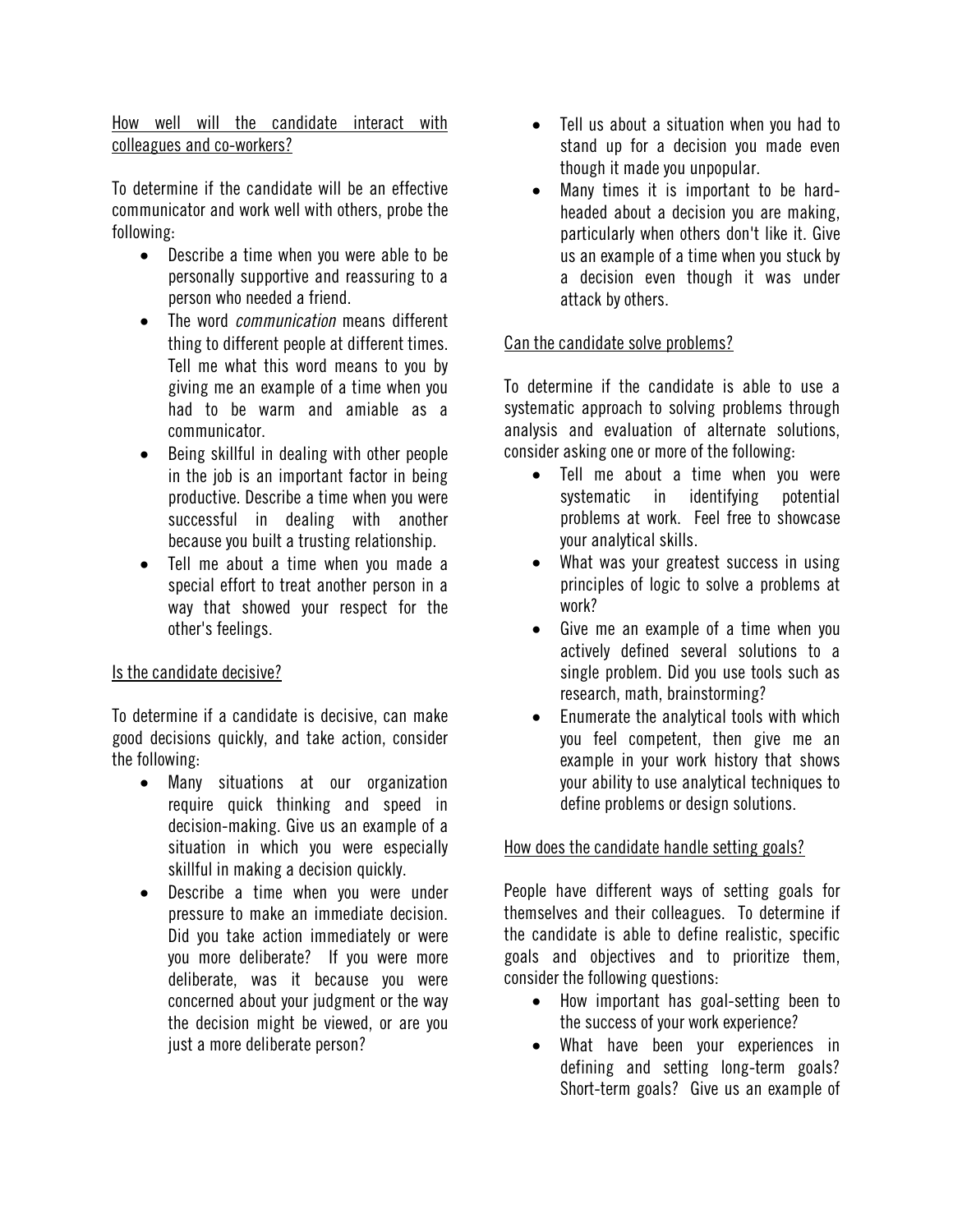a long-term goal and a short-term goal that you set and how you were successful in achieving them.

- Tell us what you do in order to ensure that you have enough time set aside for goal setting.
- In certain work environments, it is sometimes necessary to prioritize goals to be sure that effort is allocated appropriately. Tell me when you prioritized your goals successfully.
- Goal statements are often made to meet the expectations of others. Tell me about a time when you took the initiative to set goals and objectives, even if you weren't prompted or directed to do so.

### What level of commitment to task does the candidate exhibit?

To determine if the candidate is able to start and persist with specific courses of action, you will want to cover the following:

- Give an example of any specific time in which you found it necessary to give long hours to a job.
- Tell us about a time when you were able to provide your own motivation to produce even though you were working alone. How did you motivate yourself?
- Tell us about a time when you were a driving, highly motivated worker.
- Some individuals have a strong sense of urgency about getting short term result; others are more laid back and less driven in their approach to work. Give me an example when you were either more laid back or more urgent.
- We both recognize that being successful takes more than luck. Tell me about a time when you had to work very hard to reach your goals, and be specific about what you achieved.

## Can the candidate adapt to changing routines?

Policy and Procedures: To determine if the candidate is able to relate to routine operations in a manner that is consistent with existing solutions to problems and conform to established policies and procedures, discuss the following:

- We all recognize that regulations may vary in terms of being meaningful. Select a strict and meaningful regulation you had to conform to in a previous position. Tell me about the regulation and how you were able to work with it.
- Tell me about your experiences in documenting your work activities in a written form. Be specific.
- Select a job you have had and describe the paperwork you were required to complete. What specific things did you do to insure your accuracy?
- Give me an example of a time when you found a systematic method for solving work problems to be a good routine to follow.

Will the candidate be able to cope in our environment?

Some work environments are more stressful than others. To determine if the candidate can maintain a mature, problem solving attitude while dealing with interpersonal conflict, rejection, hostility, or time demands, explore the following:

- Tell us about a time when you had to cope with strict deadlines or time demands. Give me an example of how you handled the situation.
- Give us an example of a time at work when you had to deal with unreasonable expectations of you from others.
- When have you had to cope with the anger or hostility of another person? Give us an example.
- Sooner or later we all deal with interpersonal conflict or personal rejection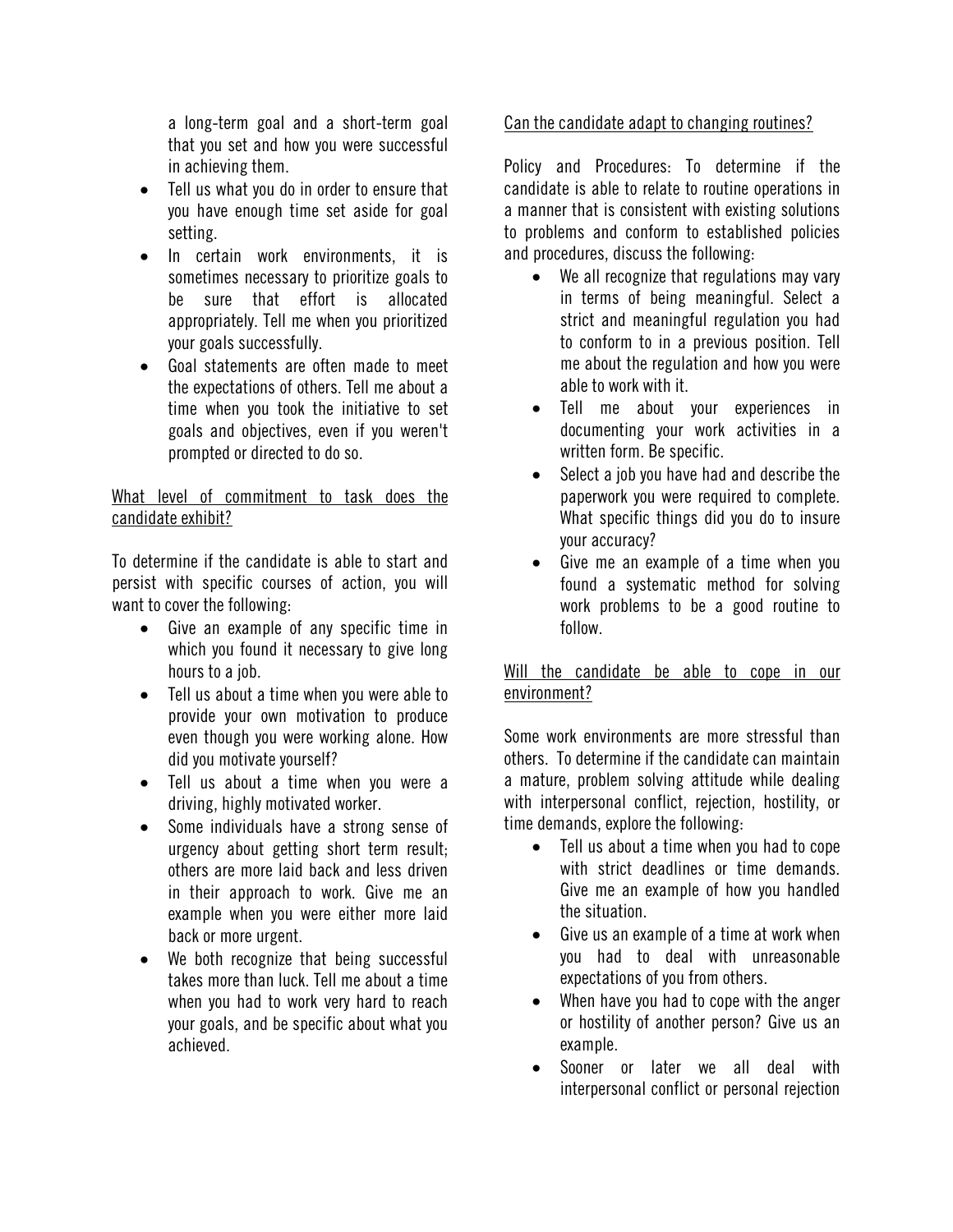at work. Give me an example of a time when you had to cope with these problems.

• Tell me about a high stress situation when it was desirable for you to keep a positive attitude. What happened?

## How tolerant is the candidate?

If your organization is prone to frequent deadlines, a frenetic environment, or other stressful situations, you will want to know how candidates can tolerate high anxiety situations. To determine if a candidate is able to withhold actions or speech in the absence of important information, deal with unresolved situations, frequent changes, delays or unexpected events, consider the following questions:

- When have you been most proud of your ability to wait for important information before taking action in solving a problem? How did the wait affect you?
- People differ in their preference for jobs, which have well laid out tasks and responsibilities or ones in which work changes frequently, tell me about a time when you were successful in dealing with an unstructured work environment.
- What has been your experience in working with conflicting, delayed, or ambiguous information? What did you do to make the most of the situation?

Additional questions to consider:

- Time management has become a necessary factor in personal productivity. Give us an example of any time management skill you have learned and applied at work.
- Just about anybody can give a routine, standard answer to common problems; however, the payoff is often in the development of the unique solutions to common problems. Give me an example of one of your unique and novel problem solutions.
- Creative persons seem to offer fresh insights frequently. Give me an example when one of your insights was wellreceived by others.
- Sooner or later, we all have to deal with arrogant, dogmatic people. Tell me about a time when you were able to be flexible with this type of person.
- We cannot do everything ourselves. Give me an example of a time when you dealt with this reality by creating a special team effort at work.
- Good problem solving often includes a careful review of the facts and weighing of options before making a decision. Give me an example of how you reached an organized review of the facts and weighing the options.
- In many problem situations, it is often tempting to jump to a conclusion to build a solution quickly. Tell me about a time when you resisted this temptation and thoroughly obtained all the facts associated with the problem before coming to a decision.

## Questions you must avoid at all costs

Believe it or not, some employers are still unaware that certain questions may not be asked of candidates under any circumstances. Questions concerning age, religion, marital status, children, and politics are forbidden.

An interviewer may not ask about a person's religion, church, synagogue or parish, nor may they ask about the religious holidays they observe, or political beliefs.

An interviewer may not ask "Does your religion allow you to work on Saturdays?" On the other hand, an interviewer may state that the job requires work on Saturday (or Sunday) and then ask if that would be a problem.